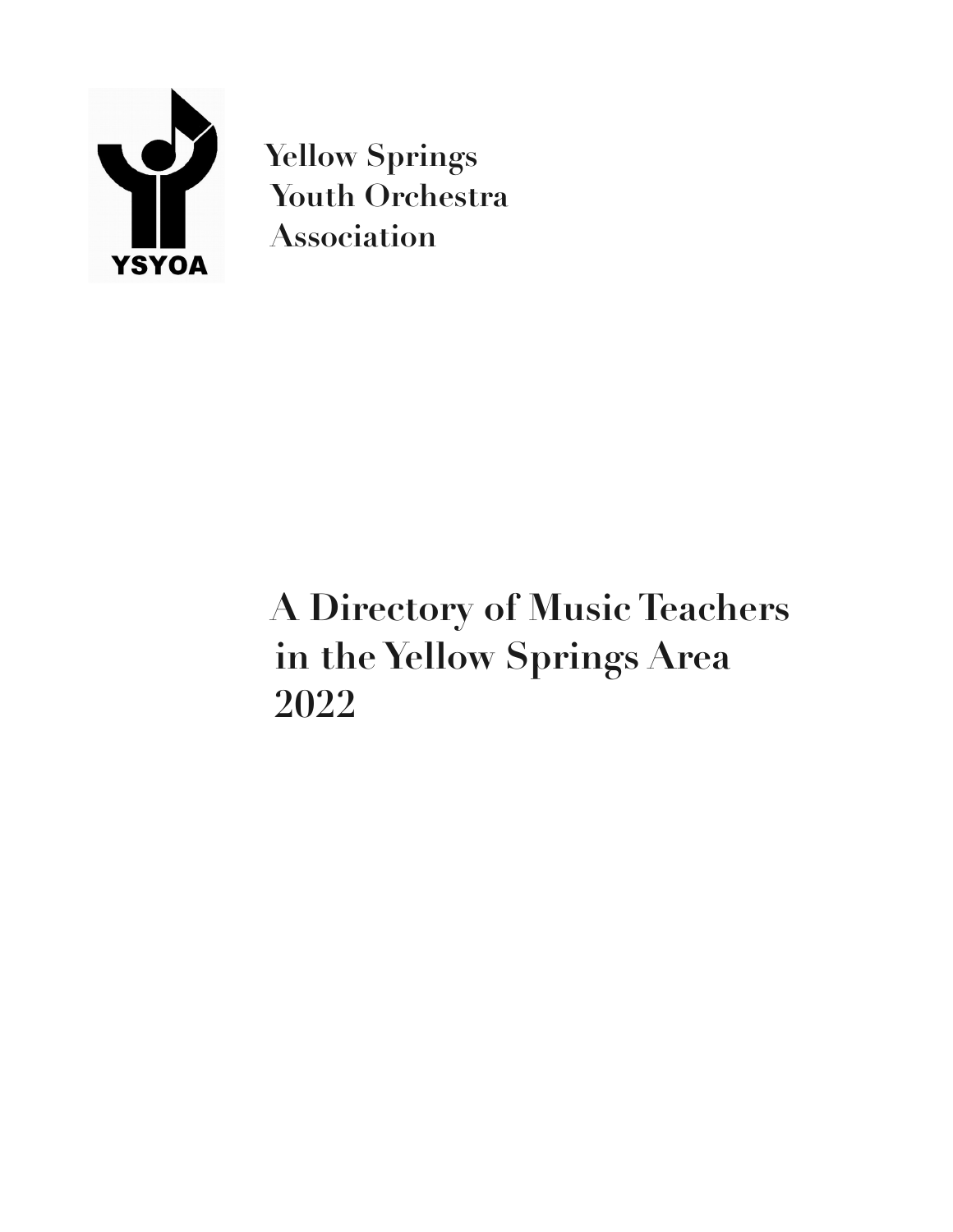

The Yellow Springs Youth Orchestra Association (YSYOA) has supported music education in the Yellow Springs area for over 50 years. We foster musical opportunities for vocalists and instrumentalists of all types, at all levels and all ages (youth and adult). Our hope is this directory will be of help to those of you searching for a music teacher. If you are interested in scholarship assistance for music lessons, there is a scholarship application at [ysyoa.org](http://ysyoa.org/) (scroll down and click on "YSYOA Scholarship Application") or you can email [YSYOAmusic@gmail.com](mailto:YSYOAmusic@gmail.com) for more information.

Listings in this directory are informational only and do not constitute an endorsement by YSYOA. If you are interested in being listed, send a message to the above email address.

*Board of Directors YSYOA*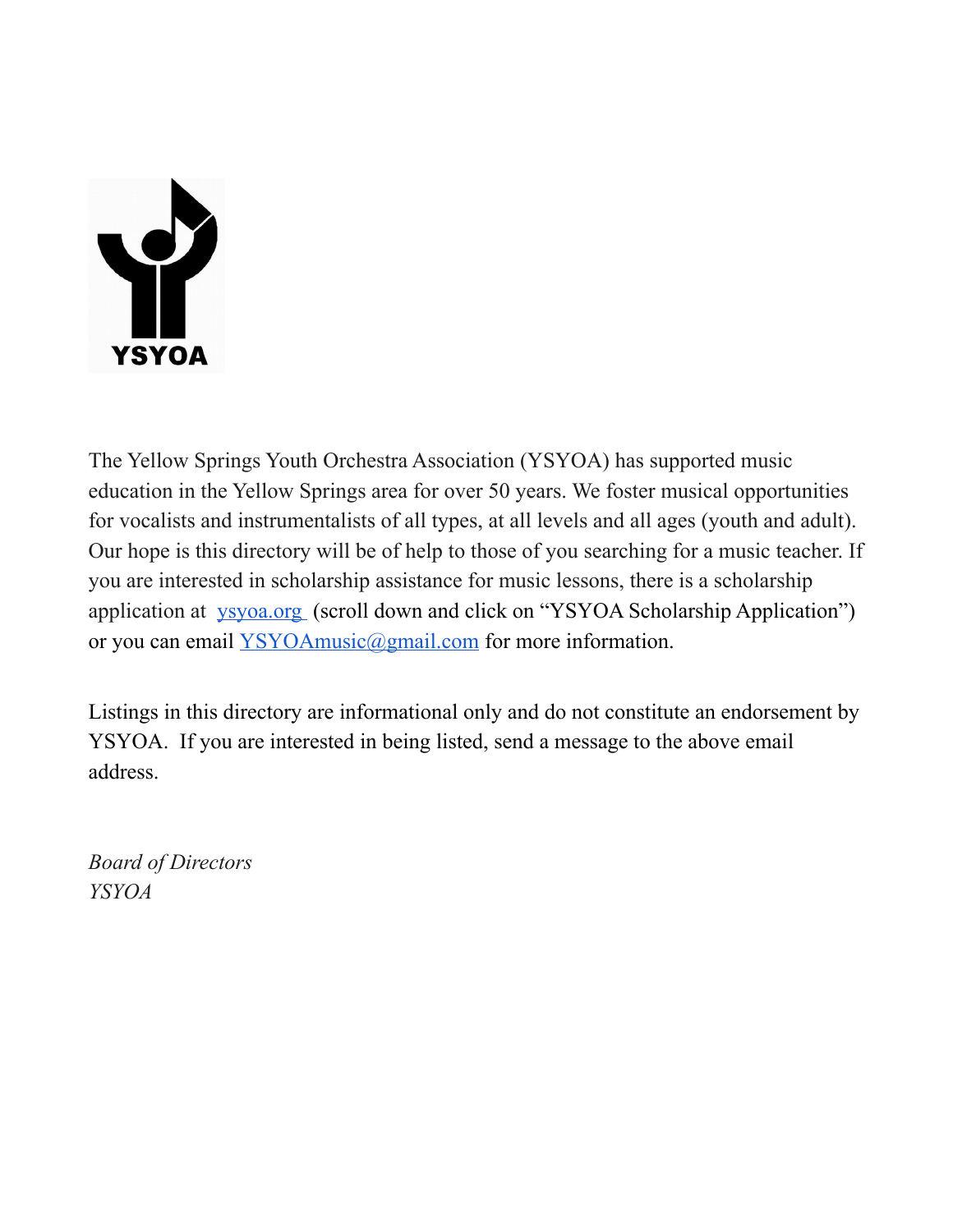## **PIANO**

#### **Tucki Bailey**

t[uckib12@gmail.com](mailto:tuckib12@gmail.com) 626-665-3335 *Instrument(s) taught:* Piano, saxophone, and "popular" vocal *Age group*: 6 to 106 years old *Location:* Dayton and Yellow Springs locations

#### **Caryn Diamond**

937-825-6481 *Instrument(s)*: Beginning to intermediate piano and beginning to intermediate trumpet *Age groups*: all ages *Location:* Yellow Springs (412 Dayton St.)

#### **Barbara Leeds**

leedspianostudio@gmail.com 937-527-6292 (text/call) *Instrument(s)*: Piano and Pipe Organ *Age group(s)* Age 6 through 106 *Location:* Yellow Springs

#### **Nancy Lineburgh**

330-618-0892 (phone or text) *Instrument(s)*: piano, beginning ukulele, "Music Play" for birth-age 5, Singing as an instrument for musical development, including part singing for ages 6-adult. *Age groups:* birth through adult *Location:* Yellow Springs (202 Allen St.)

More info: Lessons include sequentially organized activities for overall musical development. All new potential students come for a "Meet-and-Greet" to make sure the student and teacher are a good fit.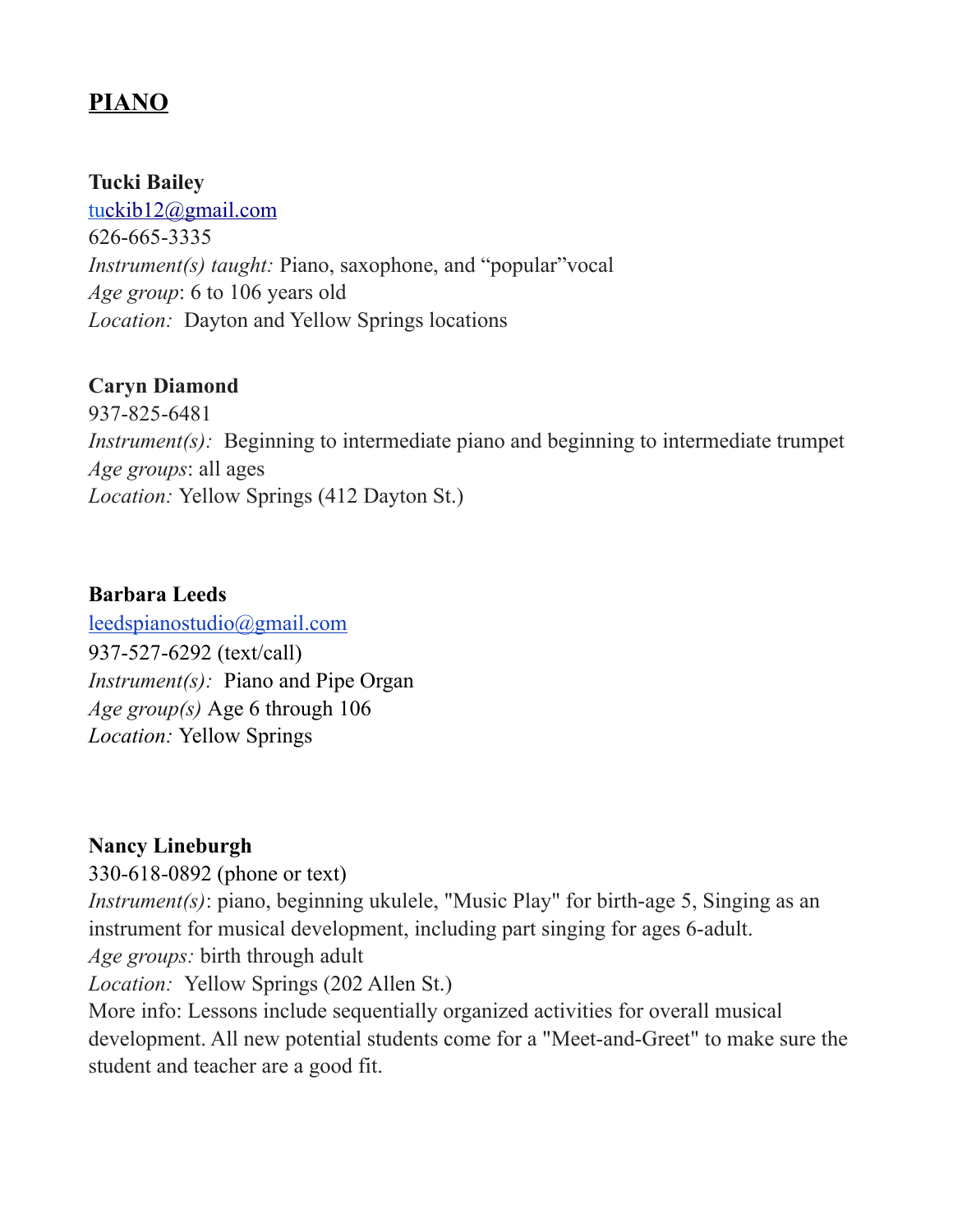# **PIANO (Cont.)**

#### **Cindy Oleynik**

[ckaydo@gmail.com](mailto:ckaydo@gmail.com) 630-926-6597 (voice or text) *Instrument(s)*: Beginning to intermediate piano, *Age groups*: 5 years and up; returning and beginning students welcome *Location:* 1415 Spillan Rd. (my home or yours) *More info*: 20 years of teaching, experienced in working with students that learn differently

## **Alex Polotsky**

[redrabbitplanet@gmail.com](mailto:redrabbitplanet@gmail.com) 937-416-7773 *Instrument(s)*: Beginning to intermediate piano *Location:* Yellow Springs **(See full description under "Strings"**)

## **Mary Watters**

[marymaurine@gmail.com](mailto:marymaurine@gmail.com) 405-201-4099 (mobile) *Instrument(s)*: piano, woodwind, brass, percussion *Age groups*: grades 4-8; No age limit to begin or continue to play! *Location:* Yellow Springs *More info:* Former band & orchestra teacher 37 yrs.; Periodic "get together" playing with students/ensemble

## **STRINGS**

**Simone Stave Demarzi** 916-802-2242 *Instrument(s)* Beginning cello *Age group(s)*: all ages

*Location:* Yellow Springs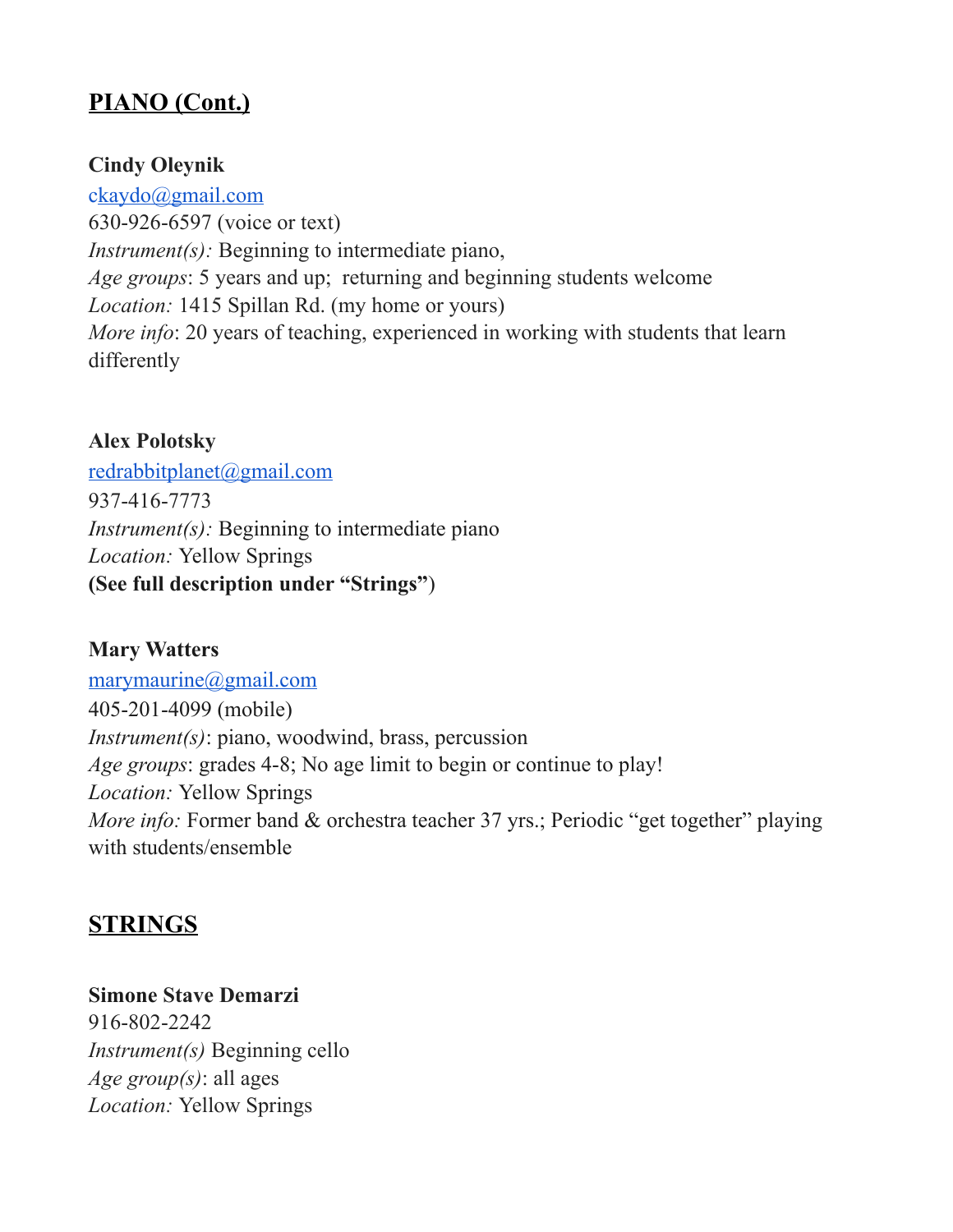# **STRINGS (Cont.)**

#### **Nancy Lineburgh**

330-618-0892 (mobile) *Instrument(s)*: piano, beginning ukulele, "Music Play" for birth-age 5, Singing as an instrument for musical development, including part singing for ages 6-adult. **(See complete description under "Piano")**

#### **Miami Valley Music Institute**

[dfarmer2663@yahoo.com](mailto:dfarmer2663@yahoo.com) 937-403-8229; MiamiValleyMusic.com *Instrument(s)*: wind band and orchestral strings *Age group(s):* Group lessons or private lessons during daytime hours for home schoolers. Mon-Fri *Location:* Throughout the Miami Valley

#### **Matt Minde**

[mminde@ysnews.com](mailto:mind@ysnews.com) 937-767-2330 *Instrument(s)*: Cello, guitar, mandolin, recorder, harmonica. *Age group(s):* Any and all *Location:* Yellow Springs *More info:* Also offers ear training, vocal harmonization, and instruction regarding audio recording and live performance skills.

#### **Karen Patterson**

[chonicello@gmail.com](mailto:chonicello@gmail.com) 937-716-0377 *Instrument(s)*: cello *Age group(s):* "Musical munchkins" (ages 3-5); K-12; professional coaching *Location:* Yellow Springs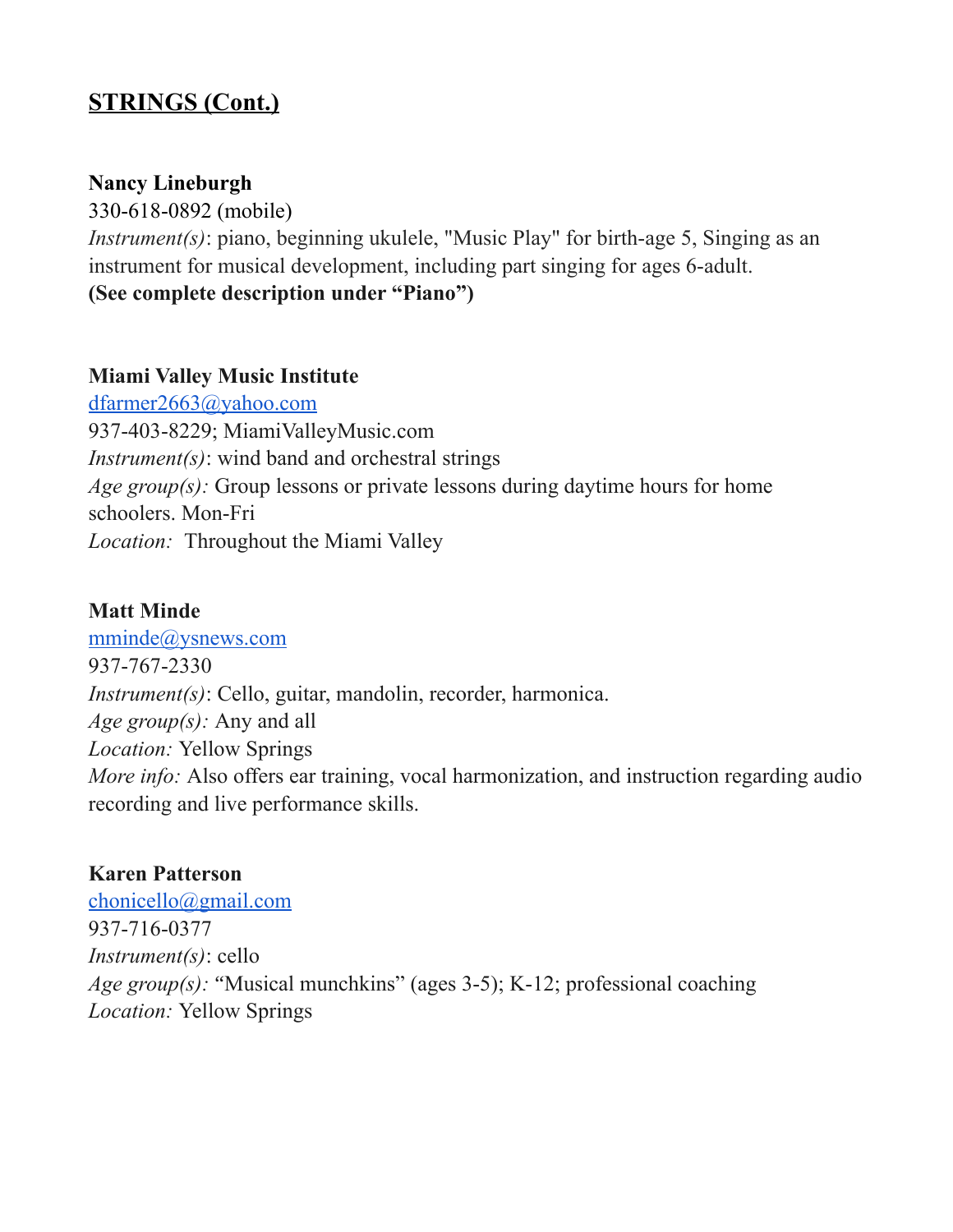# **STRINGS (Cont.)**

#### **Alex Polotsky.**

[redrabbitplanet@gmail.com](mailto:redrabbitplanet@gmail.com) 937-416-7773 *Instrument(s):* guitar (any genre, finger style and flat picking) bass, mandolin, banjo, ukulele, as well as beginner to intermediate piano. *Age group(s)*: Beginners to advanced on any of the string instruments listed. All age groups. *Location:* Yellow Springs (322 S Stafford St.) *More info:* Playing guitar, performing and teaching for more than 20 years.

#### **Marna Street**

streetmusician@live.com 513-236-0248 *Instrument(s):* Violin and viola *Age group(s)* Ages 4 to 104 *Location*: Yellow Springs

#### **Yvonne Wingard**

ydwingard@gmail.com

937-238-7319

*Instrument(s):* Violin, viola, cello, bass, mandolin and beginning recorder *Age group(s)*: Beginners and intermediates of all ages (including adults) on stringed instruments. More advanced instruction available on cello and bass. Beginners on recorder.

*Location*: Page Manor (Dayton) or in any Yellow Springs location.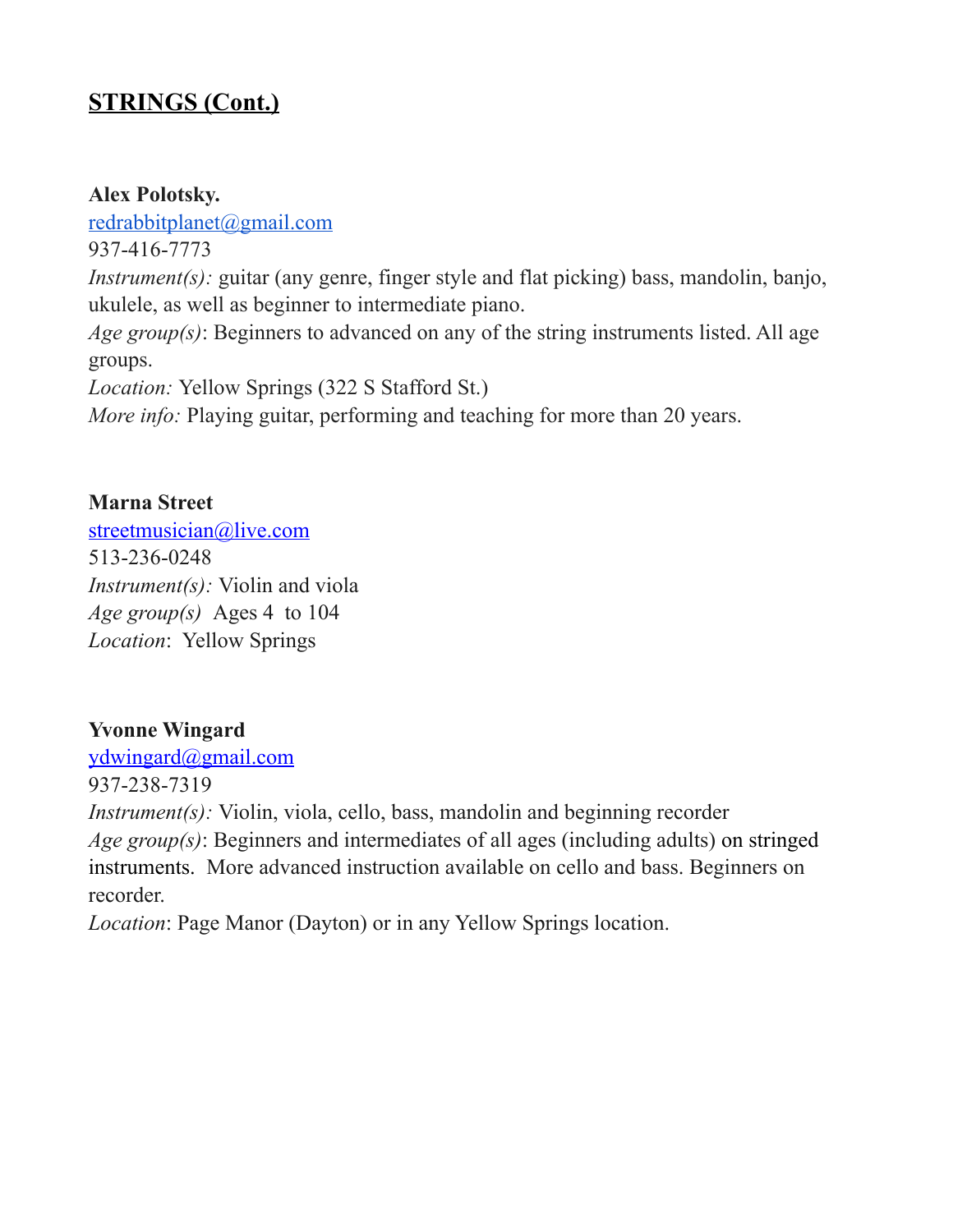# **WIND INSTRUMENTS**

#### **Caryn Diamond**

937-825-6481 *Instrument(s)*: Beginning to intermediate piano and beginning to intermediate trumpet *Age group(s)*: all ages *Location:* Yellow Springs (412 Dayton St.)

#### **David Diamond**

937-286-2511 *Instrument(s)*: Trumpet, jazz and improvisation instruction, Music masterclasses - all genres *Age group(s):* all ages *Location:* Yellow Springs (412 Dayton St.)

#### **Gretchen Germann, GIFT Flute Studio**

gretchen@giftflutestudio.com 937-430-5270 *Instrument(s)*: Flute, piccolo, alto flute *Age group(s):* Age 7 through adult *Location:* 5025 Bokay Drive, Kettering 45440 *Website:* [www.giftflutestudio.com](http://www.giftflutestudio.com/)

*More info:* Studio has equal parts student and adult; opportunities to participate in studio classes, small ensembles, solo opportunities, and masterclasses with guest artists.

#### **Zavaan Johnson**

[zavaanj@yahoo.com](mailto:zavaanj@yahoo.com) 937-239-1563 Instruments: Saxophones (primary), Clarinet (secondary) *Age group(s)*Ages 9-90 *Location:* Xenia *More info:* Comments: Bachelors and masters in music, 38 years as a teacher, including all band instruments, but saxophone is my primary instrument, with clarinet as secondary instrument.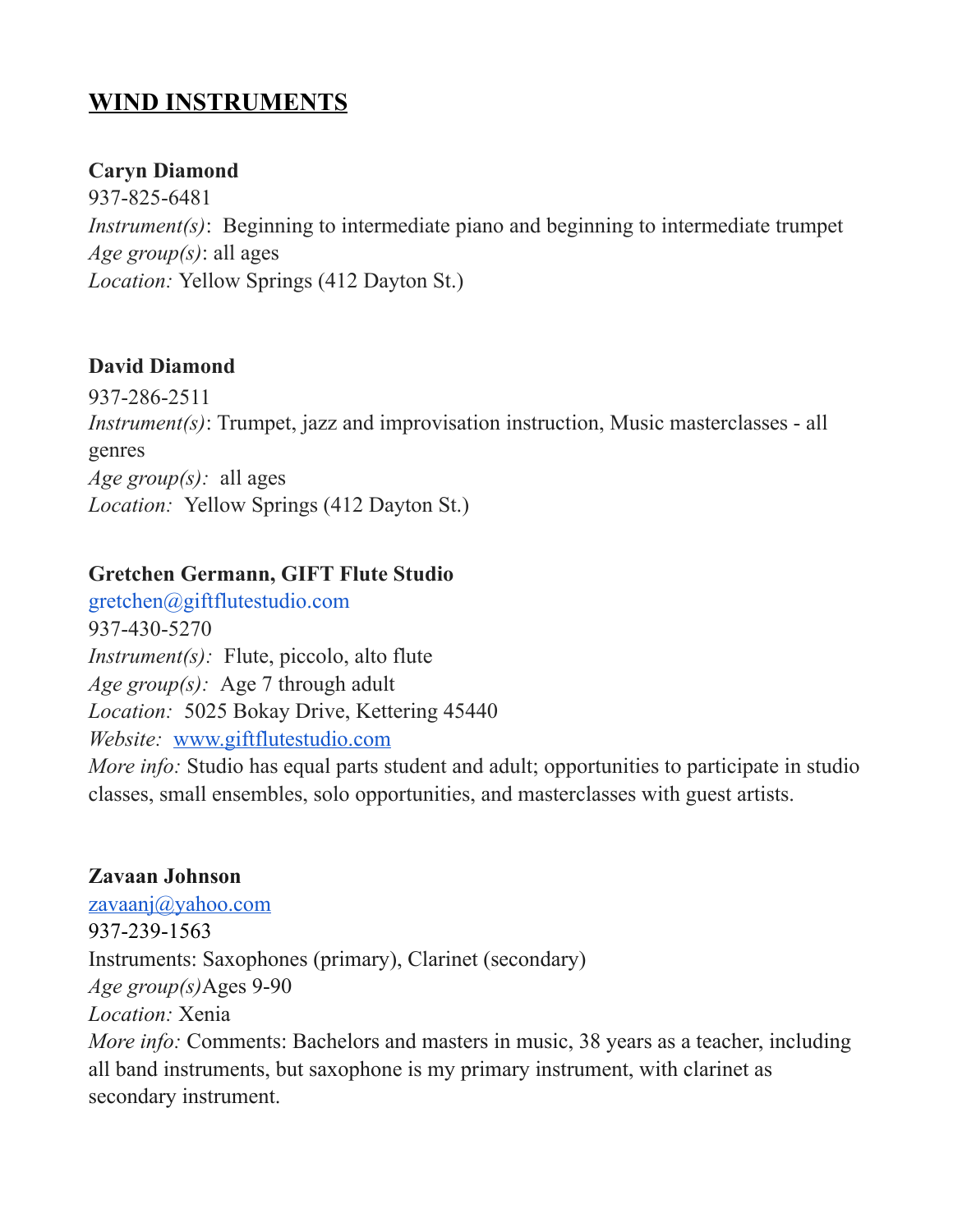## **WIND INSTRUMENTS (Cont.)**

#### **Haley Kendall**

haleydkendall@yahoo.com (937)270-9229 (mobile) *Instrument(s):* Clarinet *Age group(s):* 9+ *Location:* McCutcheon Music, Centerville

#### **Miami Valley Music Institute**

[dfarmer2663@yahoo.com](mailto:dfarmer2663@yahoo.com) 937-403-8229 *Instrument(s)*: wind band and orchestral strings **(See complete description under "Strings")**

#### **Inger Neighbours**

513-300-9102 *Instrument:* Flute *Age group(s)*: all ages *Location:* Yellow Springs

#### **Mary Watters**

[marymaurine@gmail.com](mailto:marymaurine@gmail.com) 405-201-4099 (mobile) *Instrument(s):* woodwind and brass *Location:* Yellow Springs **(See complete description under "Piano")**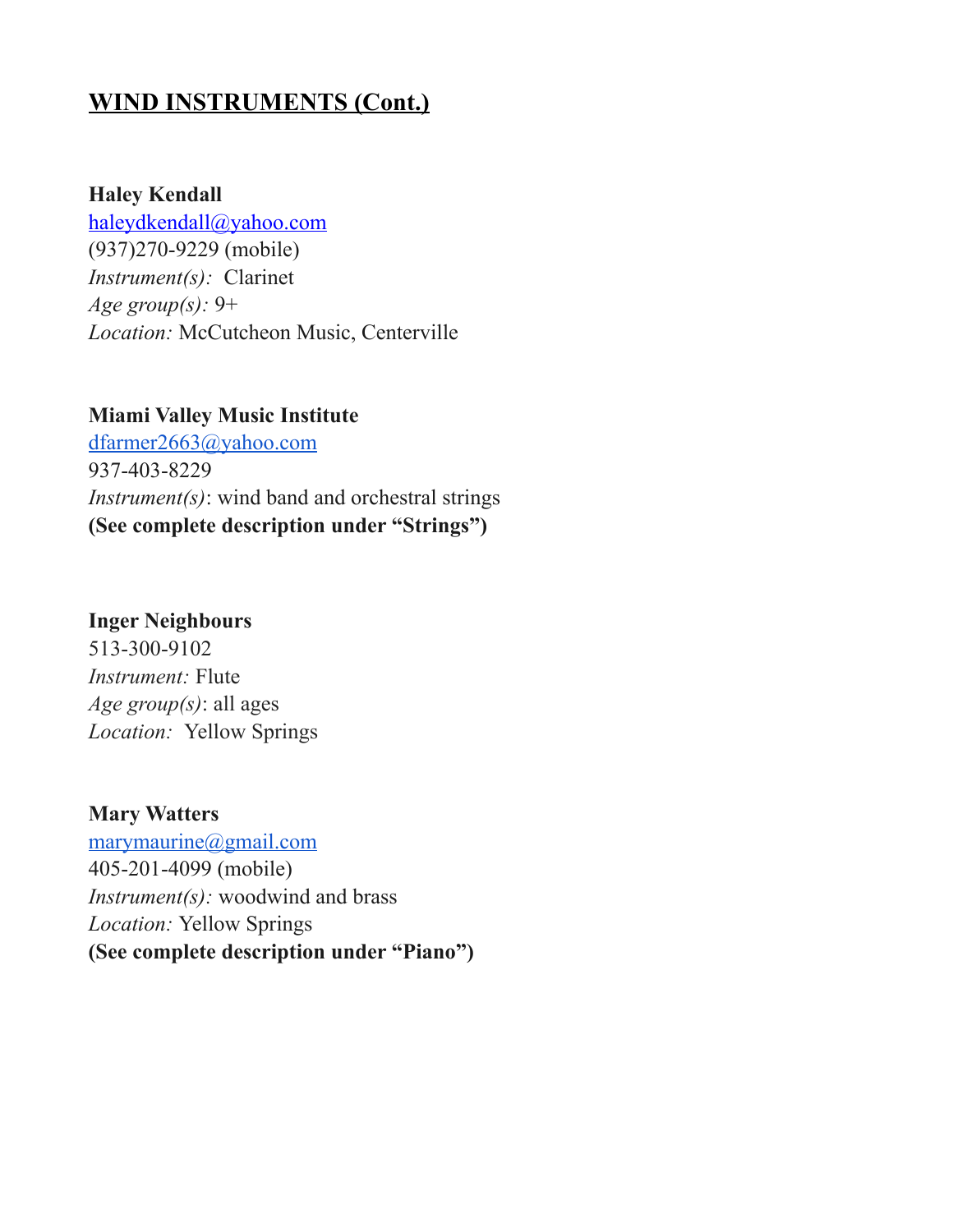# **WIND INSTRUMENTS (Cont.)**

**Yvonne Wingard** ydwingard@gmail.com 937-238-7319 *Instrument(s)*: beginning recorder **(See complete description under "Strings")**

## **PERCUSSION**

**Mary Watters** [marymaurine@gmail.com](mailto:marymaurine@gmail.com) 405-201-4099 (mobile) *Instrument(s)*: Percussion **(See complete description under "Piano")**

## **VOCAL**

**Tucki Bailey** [tuckib12@gmail.com](mailto:tuckib12@gmail.com) 626-665-3335 *Instrument(s):* "Popular" vocal **(See complete description under "Piano")**

**Nancy Lineburgh** 330-618-0892 (phone or text) *Instrument(s)*: piano, beginning ukulele, "Music Play" for birth-age 5, Singing as an instrument for musical development, including part singing for ages 6-adult. **(See complete description under "Piano")**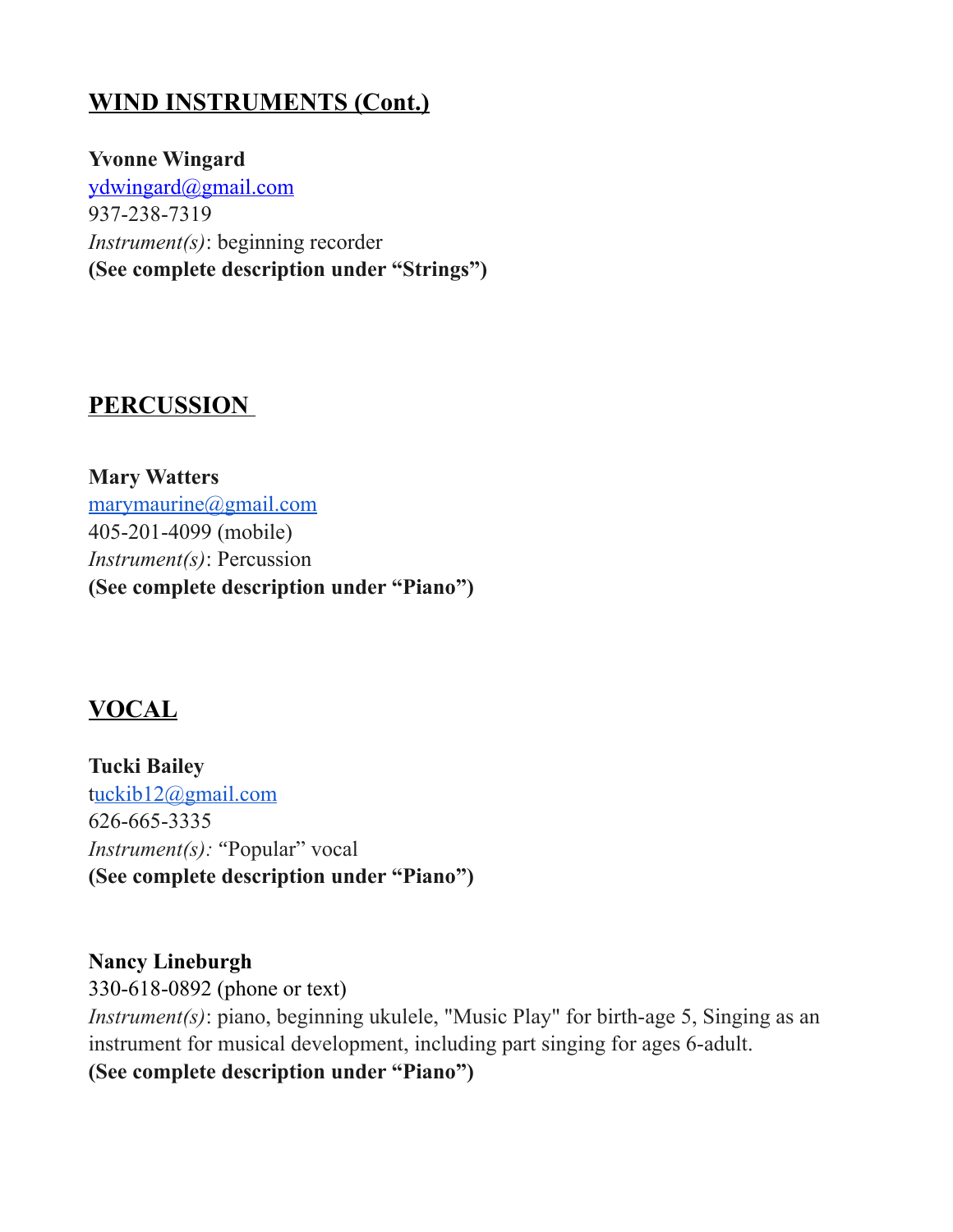# **VOCAL (Cont.)**

#### **Beverly Logan**

[loganbks@gmail.com](mailto:loganbks@gmail.com) 937-767-8719 *Instrument(s)* Voice, Group and individual voice lessons *Age group* -All ages; Improve your singing and have fun doing it. *Location:* Yellow Springs

#### **Matt Minde**

[mminde@ysnews.com](mailto:mind@ysnews.com) 937-767-2330 *Instruments:* ear training, vocal harmonization(See complete description under "Strings") *Location:* Yellow Springs

## **COLLEGE and UNIVERSITY MUSIC DEPARTMENTS**

**Cedarville University,** Dept. of Music and Worship 251 N. Main St. Cedarville, Ohio 937-766-7728 [https://www.cedarville.edu/academic-schools-and-departments/music-and](https://www.cedarville.edu/academic-schools-and-departments/music-and-worship/music)[worship/music](https://www.cedarville.edu/academic-schools-and-departments/music-and-worship/music) Music lessons may be available from music department staff or music students. Those interested can contact staff via the directory available here: [https://www.cedarville.edu/academic-schools-and-departments/music-and](https://www.cedarville.edu/academic-schools-and-departments/music-and-worship/faculty-staff)[worship/faculty-staff](https://www.cedarville.edu/academic-schools-and-departments/music-and-worship/faculty-staff) For more information contact: Amy Gilbert at [musicandworship@cedarville.edu](mailto:musicandworship@cedarville.edu) or 937-766-7728.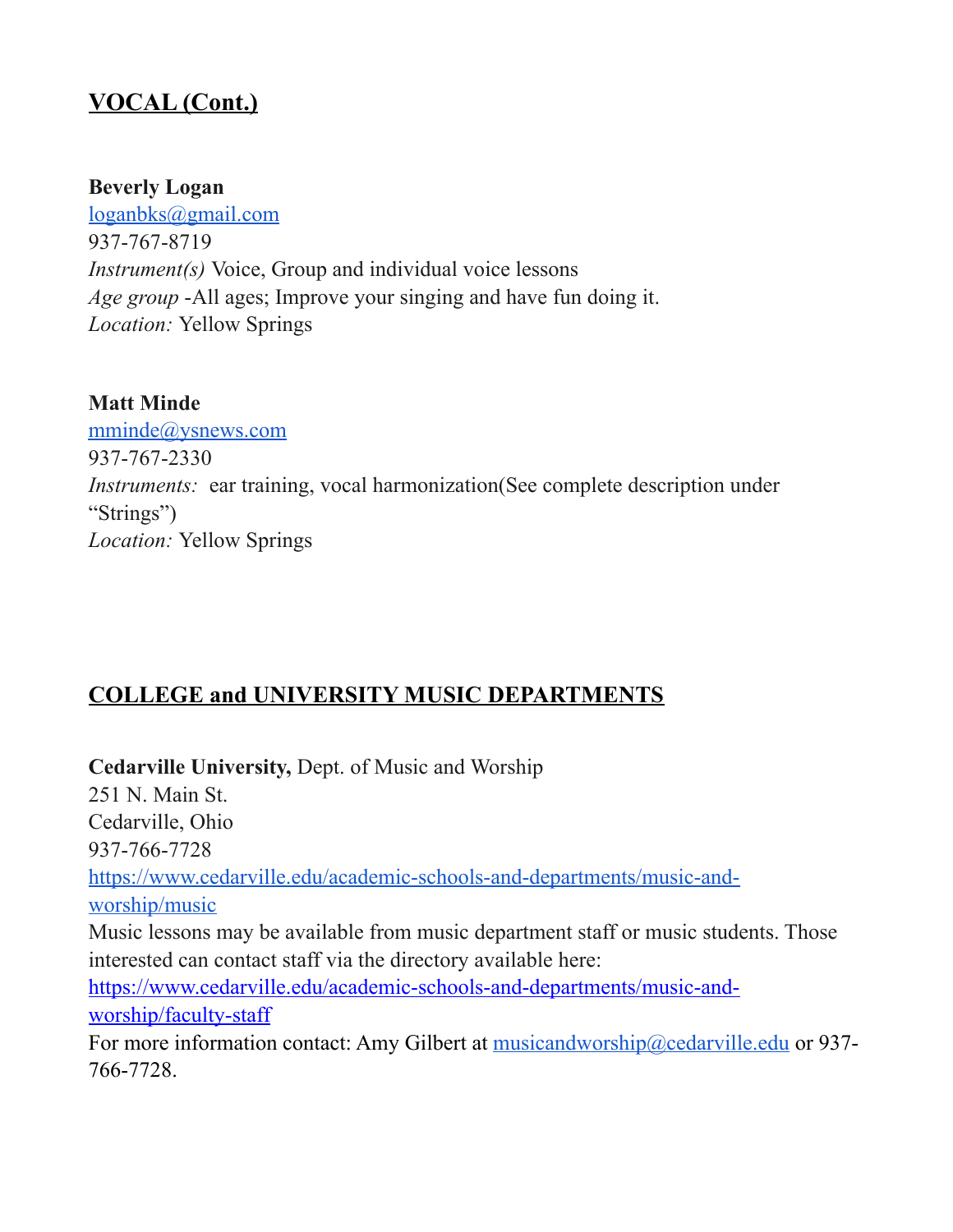## **COLLEGE and UNIVERSITY MUSIC DEPARTMENTS (Cont.)**

#### **Sinclair Community College,** Department of Music

Building 2, Room 220 444 W. 3rd St. Dayton, OH 937-512-4580 <https://www.sinclair.edu/academics/divisions/lcs/mus/>

For lessons, contact Sheri Fazzari. Lessons are available in 30 or 60 minute slots for registered adults. Junior high students may be eligible through the college credit plus program set up through their school or home school. Lessons are available for vocal and a wide range of instruments.

[sheri.fazzari@sinclair.edu](mailto:sheri.fazzari@sinclair.edu) or 937-512-4580

**Wittenberg University,** Center for Musical Development Krieg Hall 632 Woodlawn Ave. Wittenberg University, Springfield, OH 937-327-7052 For general information: <https://www.wittenberg.edu/academics/gps/center-musical-development> Request form for more information specific to your needs: **<https://www.wittenberg.edu/academics/music/cmd-request-more-information>** For lessons, contact Nancy Davis, Center for Music Development Coordinator. Private and group lessons are offered to students of all ages and levels. [ndavis@wittenberg.edu](mailto:ndavis@wittenberg.edu) or 937-327-7052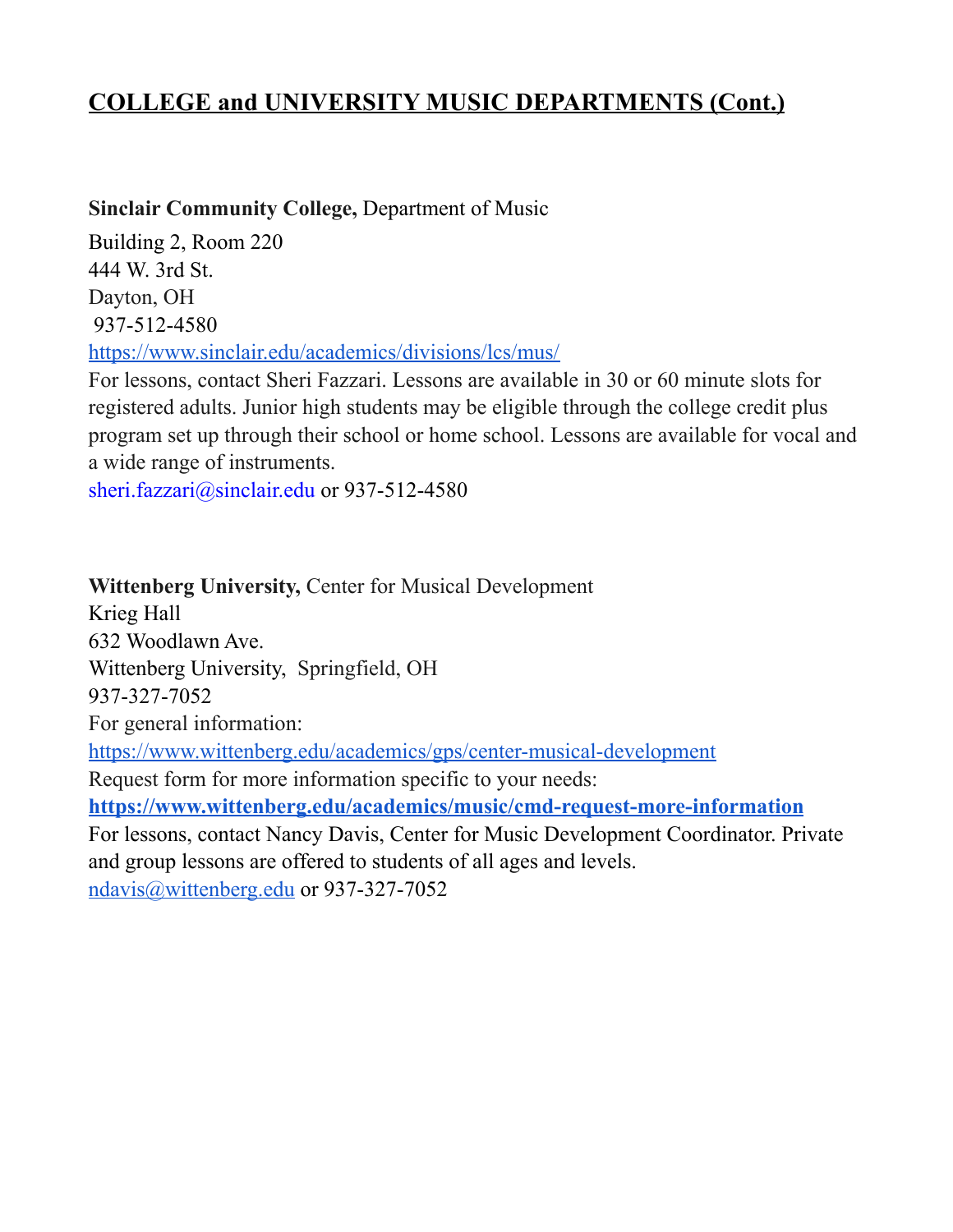# **COLLEGE and UNIVERSITY MUSIC DEPARTMENTS (Cont.)**

**Wright State University,** School of Music Creative Arts Center 3640 Col. Glenn Hwy Wright State University, Dayton, OH 937-775-2346 Website:<https://liberal-arts.wright.edu/music> Music lessons are available through the private studios of music department staff. The list of faculty is available here: <https://liberal-arts.wright.edu/music/faculty-and-staff-directory> Email: music@wright.edu

**University of Dayton,** Dept. of Music O'Reilly Hall 300 College Park Dayton, Oh 937-229-3936 Website:<https://udayton.edu/artssciences/academics/music/index.php> Music lessons are available through the private studios of music department staff. The list of faculty is available here: <https://udayton.edu/artssciences/academics/music/facstaff/index.php> Email: [musadms@udayton.edu](mailto:musadms@udayton.edu)

# **MUSIC STORES**

**Absolute Music**  10 E. Main St. Fairborn, OH 45324 [937-878-0123;](tel:9378780123) [absolutemusicsales@gmail.com](mailto:absolutemusicsales@gmail.com) [https://absolutemusic.com](https://absolutemusic.com/)